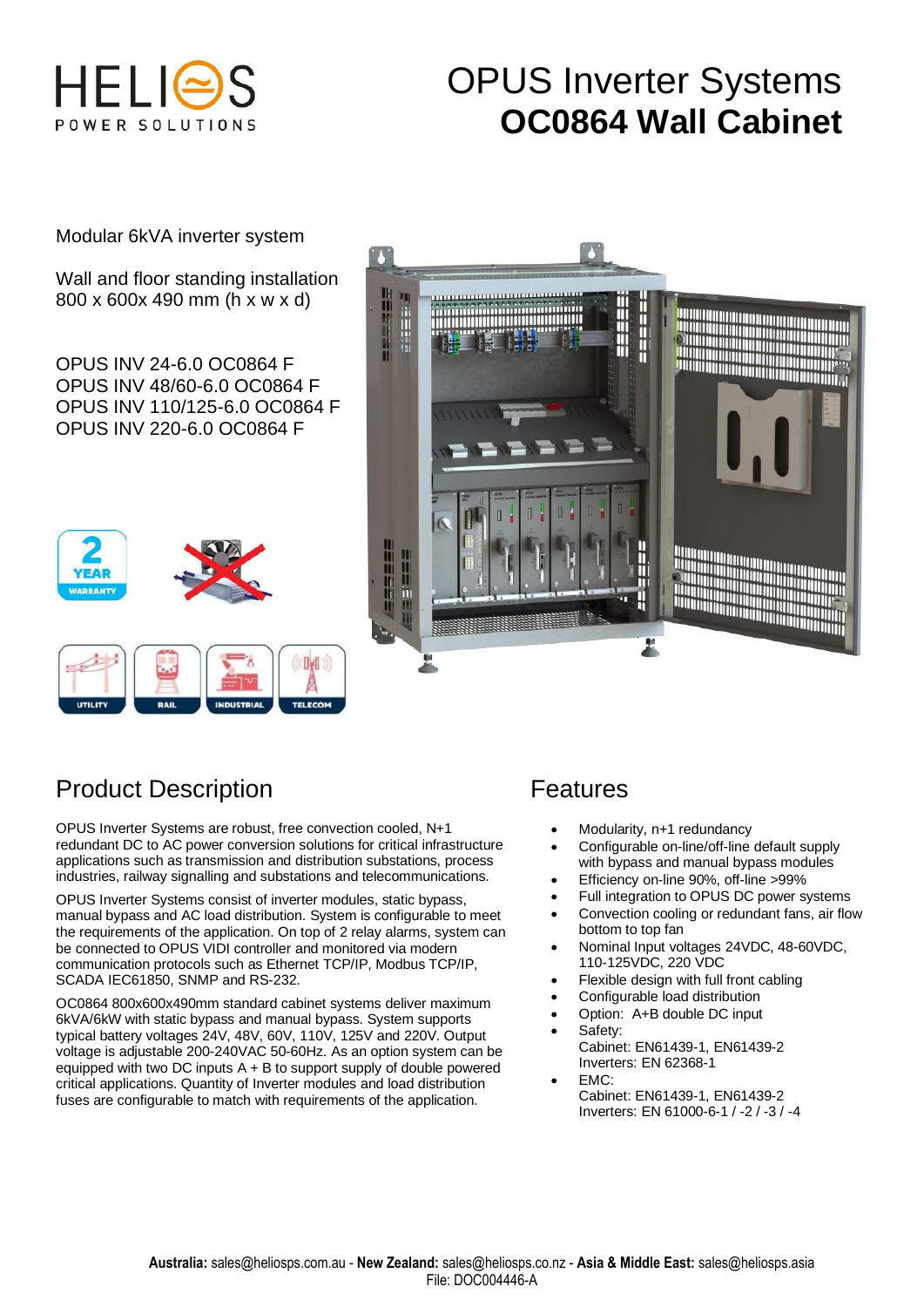## Technical Specifications

| <b>General construction</b> |                                                                          | <b>Environment and standards</b> |                                                                                                   |  |  |
|-----------------------------|--------------------------------------------------------------------------|----------------------------------|---------------------------------------------------------------------------------------------------|--|--|
| Cooling, modules            | 1000VA modules natural convection<br>1200VA modules temp. controlled fan | Temp. range                      | -10 $\degree$ C  +40 $\degree$ C, derated power up to +60 $\degree$ C                             |  |  |
| Protection                  | IP 20, Option IP21                                                       | Humidity max                     | 95% relative humidity, non-condensing                                                             |  |  |
| Cabling                     | Default top entry<br>Option bottom entry                                 | Altitude                         | Max 3km, full power up to 2km above sea level<br>Derating 2% per 100 m between 2-3km              |  |  |
| Colour                      | Frame RAL 7037, door RAL 7024                                            | Safety                           | Cabinet: EN61439-1, EN61439-2<br>Inverter & bypass modules: EN 62368-1                            |  |  |
| Dimensions &<br>weight      | Height 800mm (w/o feet)<br>Width 600 mm<br>Depth: 490 mm                 | <b>EMC</b>                       | Cabinet: EN61439-1, EN61439-2<br>Inverter & bypass modules:<br>EN61000-6-1 / -2 / -3 / -4 Generic |  |  |

| <b>Bypass AC Input</b>         |                                           |
|--------------------------------|-------------------------------------------|
| Nominal input voltage          | 200-240 VAC, 50-60Hz, 1-phase             |
| Nominal input current          | 27 Amps                                   |
| Input protection               | MCB C32A                                  |
| Input Connector X2,<br>cabinet | Screw terminal 10mm <sup>2</sup> , L-N-PE |

| Inverter's DC input                             | <b>24 V</b>                       |                 | 48V - 60 V                        |                      |                                    | $110V - 125V$    | 220 V                                          |            |
|-------------------------------------------------|-----------------------------------|-----------------|-----------------------------------|----------------------|------------------------------------|------------------|------------------------------------------------|------------|
|                                                 | <b>No Fans</b>                    | Fan cooled      |                                   | No Fans   Fan cooled | <b>No Fans</b>                     | Fan cooled       | <b>No Fans</b>                                 | Fan cooled |
| Nominal voltage                                 | 24 VDC                            |                 | 48 VDC / 60 VDC                   |                      | 110 VDC / 125 VDC                  |                  | 220 VDC                                        |            |
| Voltage range                                   | 20-32 VDC                         |                 | 40-72 VDC                         |                      | 88-150 VDC                         |                  | 178-275 VDC                                    |            |
| Nominal current at<br>nom.voltage -10% (1.8vpc) | 5 x 33 A                          | $5 \times 45$ A | 5 x 19A                           | 5 x 32A              | 5 x 8A                             | 5 x 14A          | $5 \times 4A$                                  | 5 x 7A     |
| Max current, 5 sec overload                     | 5 x 75A                           |                 | 5 x 50A                           |                      | 5 x 22A                            |                  | 5 x 11A                                        |            |
| Recommended external fuse                       | 250A                              |                 | 200A                              |                      | 80A                                |                  | 40A                                            |            |
| Input Protection per module                     | MCB C63A                          |                 | MCB C40A                          |                      | MCB C <sub>25</sub> A              |                  | MCB C16A                                       |            |
| Input connector X1,<br>cabinet                  | Screw terminal<br>95 $mm^2$ , +/- |                 | Screw terminal<br>95 $mm^2$ , +/- |                      | Screw terminal<br>$50mm^2$ , $+/-$ |                  | Screw terminal<br>$50$ mm <sup>2</sup> , $+/-$ |            |
| Input switch S1                                 | Main Switch 250A                  |                 | Main Switch 200A                  |                      |                                    | Main Switch 125A | Main Switch 63A                                |            |

| AC output                 | 24 V                                                                                            |                                                                                             | 48V - 60 V                                                                          |  | $110V - 125V$                                                         |  | <b>220 V</b> |  |  |
|---------------------------|-------------------------------------------------------------------------------------------------|---------------------------------------------------------------------------------------------|-------------------------------------------------------------------------------------|--|-----------------------------------------------------------------------|--|--------------|--|--|
|                           |                                                                                                 | No Fans   Fan cooled No Fans   Fan cooled   No Fans   Fan cooled   No Fans   Fan cooled     |                                                                                     |  |                                                                       |  |              |  |  |
| Output voltage and        |                                                                                                 |                                                                                             | On-line mode: Nominal 230 VAC/50Hz sine wave, user programmable 200-240V / 50-60 Hz |  |                                                                       |  |              |  |  |
| frequency                 | Off-line mode: Mains voltage and frequency, transfer time to backup supply 4msec (programmable) |                                                                                             |                                                                                     |  |                                                                       |  |              |  |  |
| Nominal max power         |                                                                                                 | 5kVA/3kW   6kVA/4kW   5kVA/3.5kW   6kVA/6kW   5kVA/3.5kW   6kVA/6kW   5kVA/3.5kW   6kVA/6kW |                                                                                     |  |                                                                       |  |              |  |  |
| Max continuous current    |                                                                                                 | $5 \times 4.4$ A $\phantom{0}$ 5 $\times$ 5.2 A                                             |                                                                                     |  | 5 x 4.4 A   5 x 5.2 A   5 x 4.4 A   5 x 5.2 A   5 x 4.4 A   5 x 5.2 A |  |              |  |  |
| Overload capacity, 5 sec  |                                                                                                 | 5 x 1200 W                                                                                  | 5 x 1700 W                                                                          |  | 5 x 1700 W                                                            |  | 5 x 1700 W   |  |  |
| Overload capacity, 60 sec | 110% for all models, number of restart attempts and delays are user programmable                |                                                                                             |                                                                                     |  |                                                                       |  |              |  |  |
| Max short circuit current | $5 \times 13$ A $/$ 1-4 sec                                                                     |                                                                                             |                                                                                     |  |                                                                       |  |              |  |  |
| Load Distribution         |                                                                                                 |                                                                                             | Bulk terminal X3 / 10 mm <sup>2</sup> , configurable load MCB 2-pole + aux, 1-5pcs  |  |                                                                       |  |              |  |  |

#### **Connections**

| Bypass AC Input, cabinet    | Screw terminal X2, 10mm <sup>2</sup> , L-N-PE, MCB C32A 1-pole                           |  |  |  |  |  |
|-----------------------------|------------------------------------------------------------------------------------------|--|--|--|--|--|
| DC Input inverters, cabinet | Screw terminal X1, 50-95mm <sup>2</sup> , fuse protection per inverter module, see above |  |  |  |  |  |
| AC Load bulk output         | Screw terminal XL1, 10mm <sup>2</sup> , L-N-PE                                           |  |  |  |  |  |
| AC load distribution        | Configurable 2-pole load MCBs + aux contacts, LF11-FL15, 1-5pcs                          |  |  |  |  |  |
| Relay alarms, 3pcs          | Screw terminals X3-X5, 4mm <sup>2</sup> , summary alarm, backup supply, load fuse fault  |  |  |  |  |  |
| Integration to OPUS systems | VIDI Controller, VIDI-SAM aux controller and User Interface needed for integration       |  |  |  |  |  |